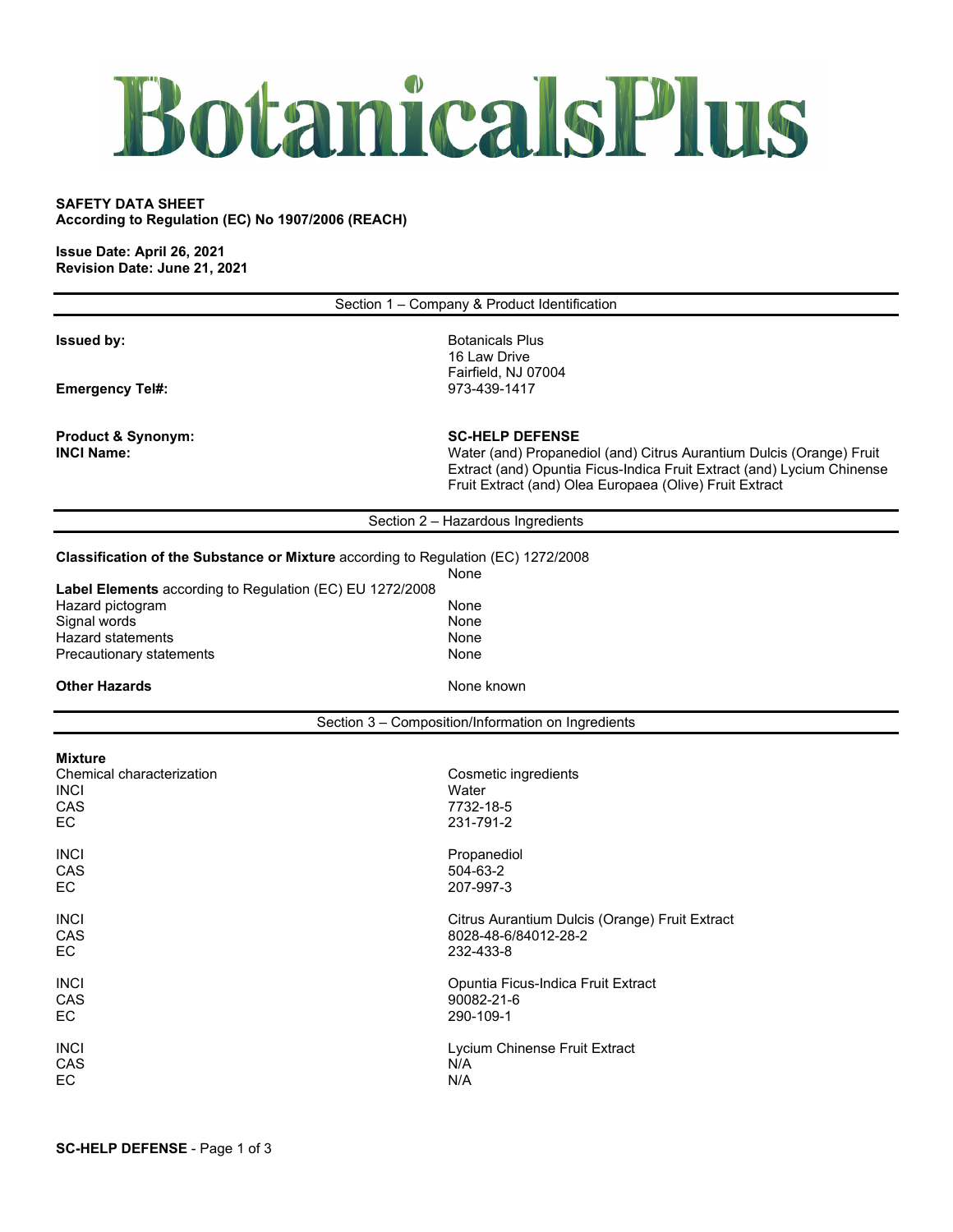## BotanicalsPlus

EC N/A

INCI Olea Europaea (Olive) Fruit Extract CAS 84012-27-1<br>EC N/A

The specific chemical identity and/or exact percentage (concentration) of composition has been withheld as a trade secret.

|                                                                                | Section 4 - First Aid Measures                                                                                                                                                                                                                                                                                                                                                                                                                                                                                                                                                                                                |  |  |  |  |
|--------------------------------------------------------------------------------|-------------------------------------------------------------------------------------------------------------------------------------------------------------------------------------------------------------------------------------------------------------------------------------------------------------------------------------------------------------------------------------------------------------------------------------------------------------------------------------------------------------------------------------------------------------------------------------------------------------------------------|--|--|--|--|
| <b>Description of First Aid Measures</b>                                       | After adequate first aid, no further treatment is required unless<br>symptoms reappear.                                                                                                                                                                                                                                                                                                                                                                                                                                                                                                                                       |  |  |  |  |
| <b>Skin Contact:</b>                                                           | Not expected to present a significant skin hazard under anticipated                                                                                                                                                                                                                                                                                                                                                                                                                                                                                                                                                           |  |  |  |  |
| Eye Contact:                                                                   | conditions of normal use.<br>In case of eye contact, immediately rinse with clean water for 20-30<br>minutes. Retract eyelids often. Obtain emergency medical attention if                                                                                                                                                                                                                                                                                                                                                                                                                                                    |  |  |  |  |
| Inhalation:                                                                    | pain, blinking, tears or redness persist.<br>Not expected to present a significant inhalation hazard under<br>anticipated conditions of normal use.                                                                                                                                                                                                                                                                                                                                                                                                                                                                           |  |  |  |  |
| Ingestion:                                                                     | Not expected to present a significant ingestion hazard under anticipated<br>conditions of normal use.                                                                                                                                                                                                                                                                                                                                                                                                                                                                                                                         |  |  |  |  |
|                                                                                | Section 5-Fire Fighting Measures                                                                                                                                                                                                                                                                                                                                                                                                                                                                                                                                                                                              |  |  |  |  |
| <b>Suitable Extinguishing Media:</b><br><b>Unsuitable Extinguishing Media:</b> | Alcohol resistant foam, CO2, Dry Chemical<br>Water                                                                                                                                                                                                                                                                                                                                                                                                                                                                                                                                                                            |  |  |  |  |
| Section 6 - Accidental Release Measures                                        |                                                                                                                                                                                                                                                                                                                                                                                                                                                                                                                                                                                                                               |  |  |  |  |
| <b>Waste Disposal Method:</b>                                                  | Landfill solids at permitted sites. Use registered transporters. Burn concentrated<br>liquids, diluting with clean, low viscosity level. Avoid flame-outs. Assure<br>emissions comply with applicable regulations. Dilute aqueous waste may<br>biodegrade. Contaminated product soil, water, container residues and spill<br>cleanup materials should not be designated as hazardous wastes. Prevent flow<br>to sewer/public waters. Spread granular cover. Soak up small spills with inert<br>solids. Dispose of in compliance with Federal, State and Local regulations.<br>Contain/collect rapidly to minimize dispersion. |  |  |  |  |
|                                                                                | Section 7 - Handling and Storage                                                                                                                                                                                                                                                                                                                                                                                                                                                                                                                                                                                              |  |  |  |  |
| <b>Precautions for Safe Handling:</b>                                          | Normal handling and storage consistent with good manufacturing practices<br>should be used.                                                                                                                                                                                                                                                                                                                                                                                                                                                                                                                                   |  |  |  |  |
| <b>Conditions for Safe Storage:</b>                                            | Keep containers closed until used. To maintain product quality, do not store in<br>heat or direct sunlight.                                                                                                                                                                                                                                                                                                                                                                                                                                                                                                                   |  |  |  |  |
| <b>Reactivity Data:</b>                                                        | Not applicable                                                                                                                                                                                                                                                                                                                                                                                                                                                                                                                                                                                                                |  |  |  |  |
|                                                                                | Section 8 - Special Protection Information                                                                                                                                                                                                                                                                                                                                                                                                                                                                                                                                                                                    |  |  |  |  |
| <b>Personal Protective Equipment:</b>                                          |                                                                                                                                                                                                                                                                                                                                                                                                                                                                                                                                                                                                                               |  |  |  |  |
| Eyes:                                                                          | Eye protection such as chemical splash goggles and/or face shield must be worn<br>when possibility exists for eye contact due to splashing or spraying liquid,<br>airborne particles, or vapor. Contact lenses must not be worn.                                                                                                                                                                                                                                                                                                                                                                                              |  |  |  |  |
| Skin:                                                                          | Not normally considered a skin hazard. Where use can result in skin contact,<br>practice good personal hygiene. Wash hands and other exposed areas with mild<br>soap and water before eating, drinking, smoking and leaving work.                                                                                                                                                                                                                                                                                                                                                                                             |  |  |  |  |
| Respiratory:                                                                   | No special respiratory protection is recommended under anticipated conditions of<br>normal use with adequate ventilation.                                                                                                                                                                                                                                                                                                                                                                                                                                                                                                     |  |  |  |  |
| Hygiene Measures:                                                              | Use good personal hygiene practices. Wash hands before eating, drinking,<br>smoking or using toilet facilities. Promptly remove soiled clothing wash<br>thoroughly before reuse. Shower after work using plenty of soap and water.<br>Emergency eye wash fountains and safety showers should be available in the<br>immediate vicinity of any potential exposure.                                                                                                                                                                                                                                                             |  |  |  |  |
| SC-HELP DEFENSE - Page 2 of 3                                                  |                                                                                                                                                                                                                                                                                                                                                                                                                                                                                                                                                                                                                               |  |  |  |  |